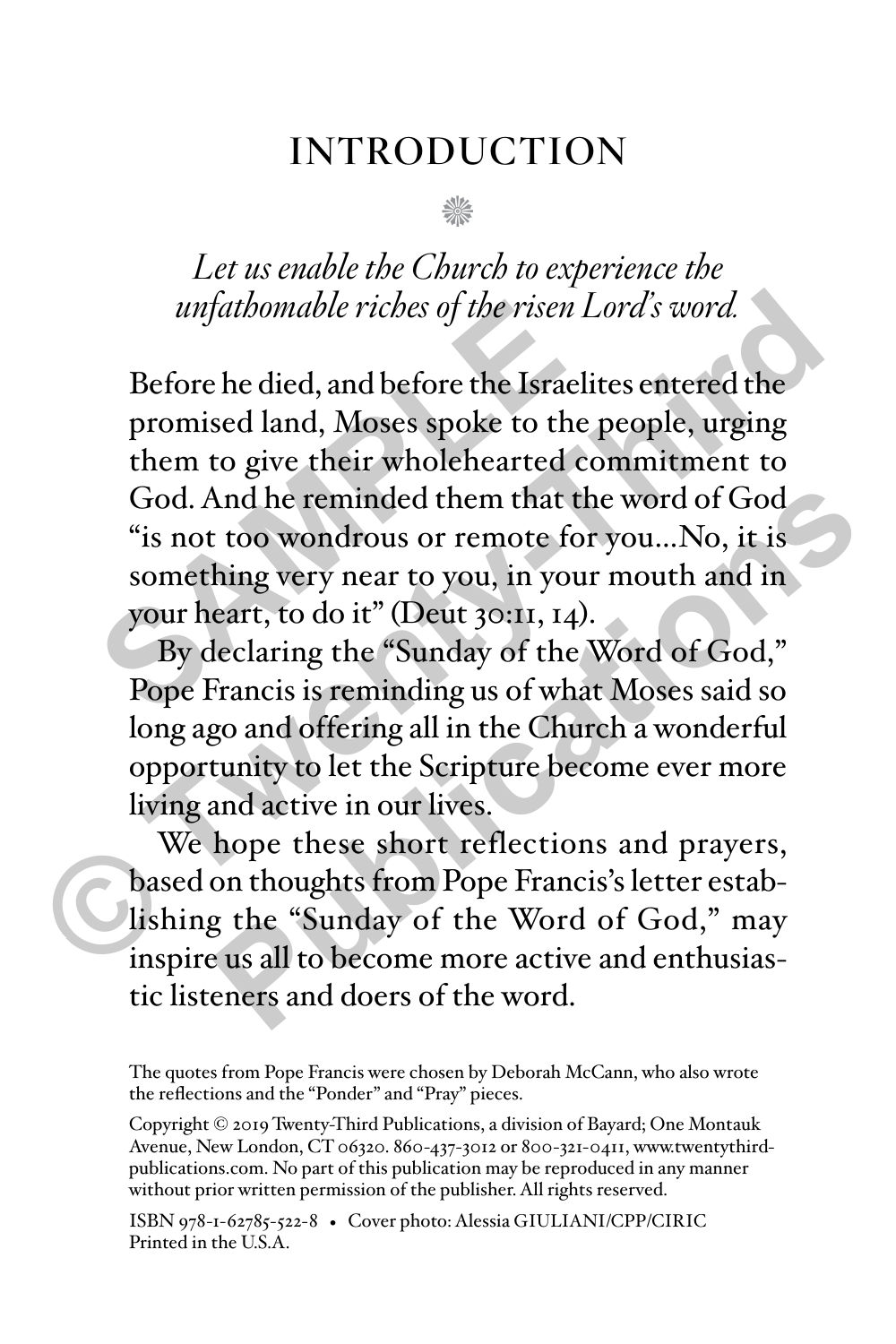A profound bond links sacred Scripture and the faith of believers. *SA profound<br>bond links<br>sacred Scriptur<br>and the faith<br>of believers. CA profound<br>bond links<br>sacred Scripture<br>and the faith<br>of believers.* Sacrea Scripture<br>and the faith<br>of believers.<br>2000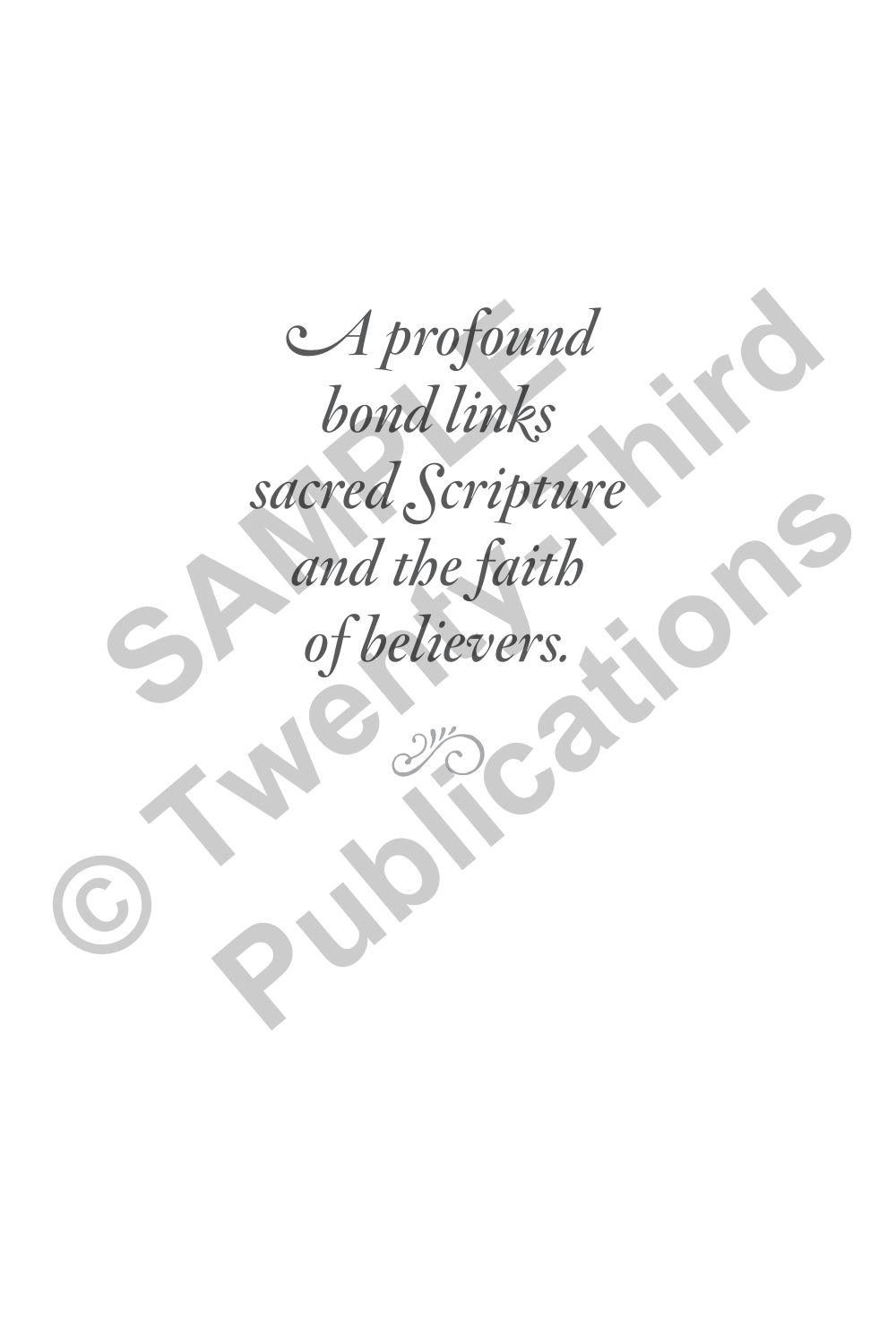# 1 TOGETHER ON THE ROAD TO EMMAUS

The most powerful example of the profound bond between Scripture and faith, says Pope Francis, is the story of the risen Jesus meeting the disciples on the road to Emmaus (see Luke 24:13–35). If we are truly to nourish our faith, we have to listen attentively to God's word, as those two disciples did, and be ready to be transformed. When we make Scripture an ever-deeper part of our prayer and listen for what Jesus is saying to us in the readings at Mass, our eyes will be opened, and our hearts will burn within us at coming to know the Lord, whom we receive in the "breaking of the bread," the Eucharist. The most powerful example of the p<br>between Scripture and faith, says Pope<br>story of the risen Jesus meeting the d<br>road to Emmaus (see Luke 24:13–35).<br>to nourish our faith, we have to list<br>to God's word, as those two discipl The most powerful example of the profound bond<br>between Scripture and faith, says Pope Francis, is the<br>story of the risen Jesus meeting the disciples on the<br>road to Emmaus (see Luke 24:13-35). If we are truly<br>to nourish our d's word, as those two disciples did, and be<br>to be transformed. When we make Scripture<br>r-deeper part of our prayer and listen for what<br>saying to us in the readings at Mass, our eyes<br>opened, and our hearts will burn within

## **PONDER**

What connections do I see between the readings I hear at Mass and the Eucharist I receive at Mass? How might they each be inviting me to new life?

#### **PRAY**

God of word and sacrament, open my eyes, ears, and heart to know you, love you, and follow you.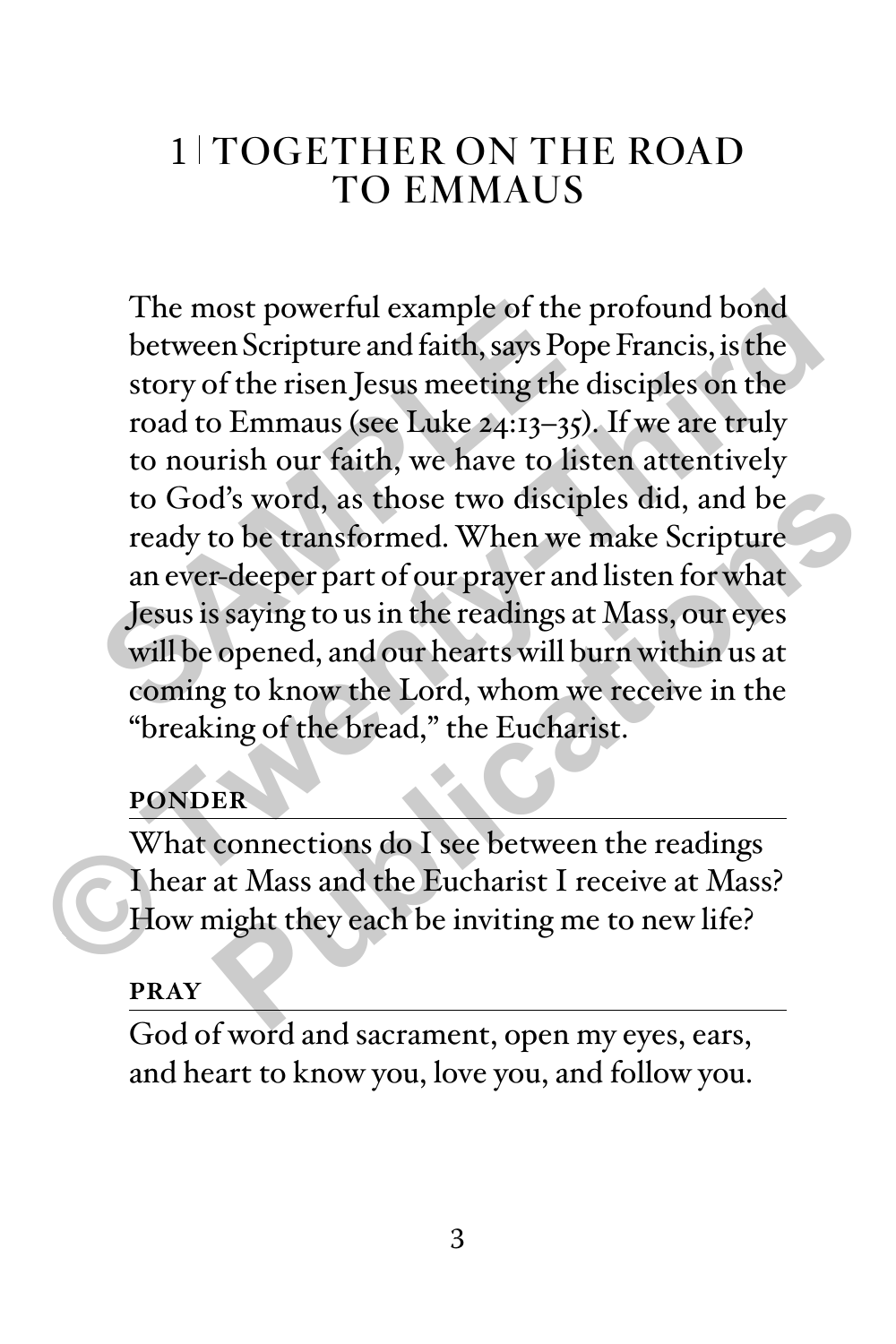The Bible, the book of the Lord's people, unites believers and makes them The Bible,<br>the book of<br>the Lord's peopl<br>unites believer.<br>and makes then one people. The Bible,<br>the book of<br>the Lord's people,<br>unites believers<br>and makes them<br>one people. The Lora s people,<br>
unites believers<br>
and makes them<br>
one people.<br>
Sections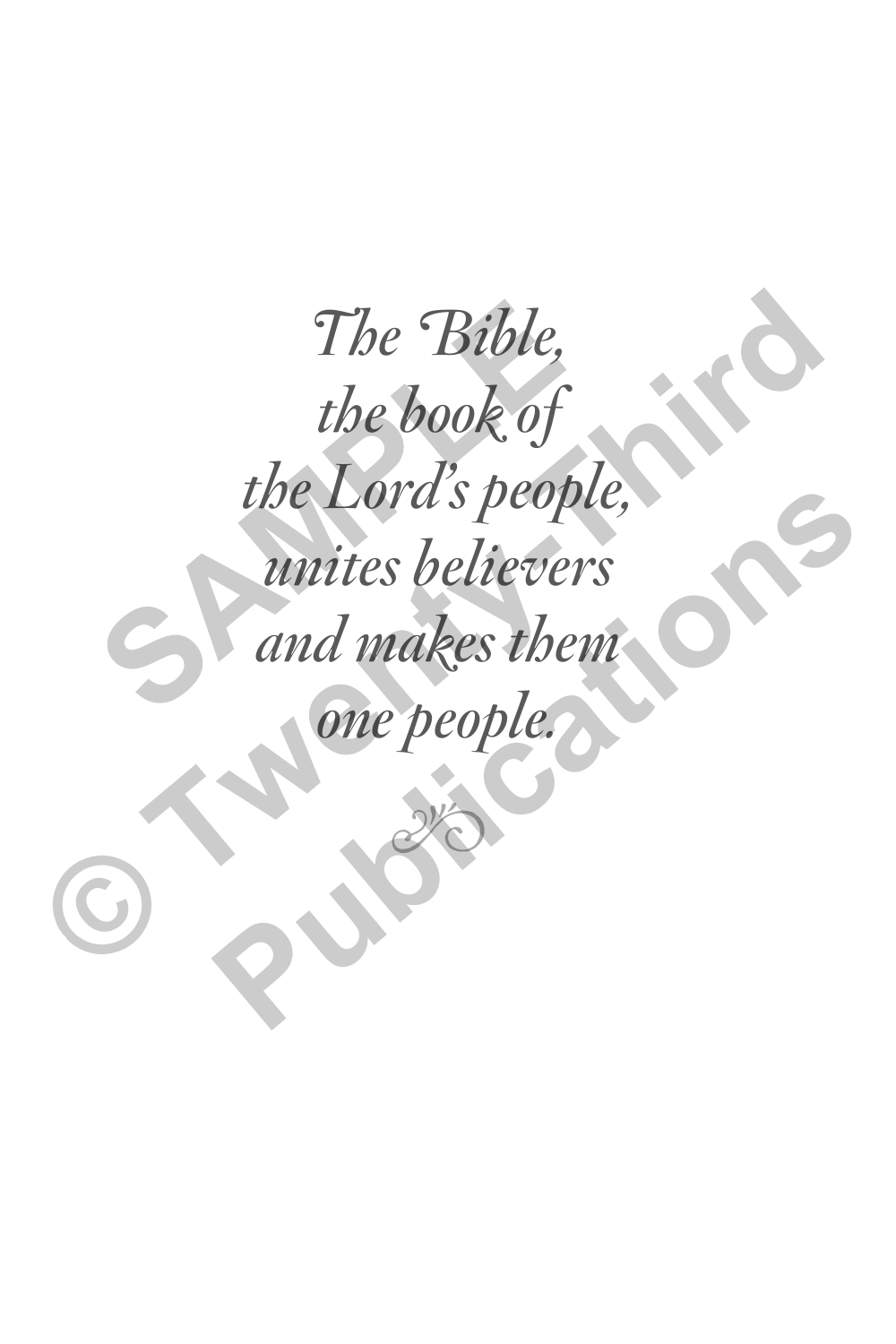# 2 NEITHER JEW NOR GREEK…

It is no accident that Pope Francis chose the Sunday closest to the Week of Prayer for Christian Unity to observe this celebration of God's word. He also ties it to closer sharing with our Jewish brothers and sisters, giving equal emphasis to the Old Testament. When we truly listen to the word of God, it becomes clear that we are meant to be one family of God's children. Pope Francis is calling here for a deeper response to the Second Vatican Council's call for unity among all who love God. Our readings at Mass from both the Old and New Testaments point the way. closest to the Week of Prayer for C<br>to observe this celebration of God's<br>ties it to closer sharing with our Jewis<br>sisters, giving equal emphasis to the C<br>When we truly listen to the word of G<br>clear that we are meant to be closest to the Week of Prayer for Christian Unity<br>to observe this celebration of God's word. He also<br>ties it to closer sharing with our Jewish brothers and<br>sisters, giving equal emphasis to the Old Testament.<br>When we truly hat we are meant to be one family of God's<br>
en. Pope Francis is calling here for a deeper<br>
asse to the Second Vatican Council's call for<br>
among all who love God. Our readings at<br>
rom both the Old and New Testaments point<br>

#### **PONDER**

Jesus prayed to God for us, asking that we all might be one. How might I reach out today in my own life to help his prayer be fulfilled?

#### **PRAY**

God of word and sacrament, help me to listen well so that I may grow closer to all of your children.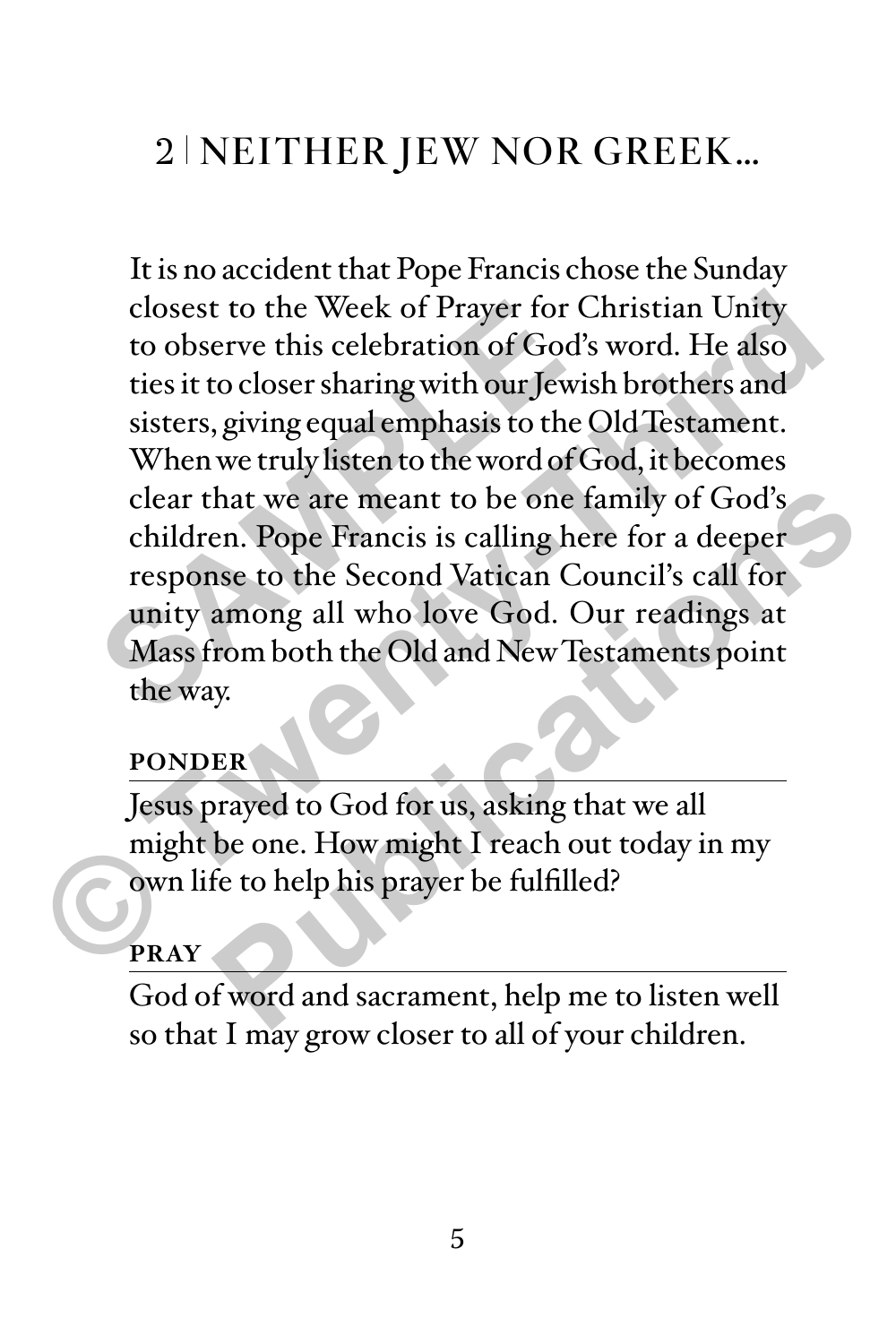We need to grow in knowledge and love of the Lord, speaking to us through his word and the breaking We need to gro<br>in knowledge and<br>of the Lord, speak<br>to us through his w<br>and the breakin bread. We need to grow<br>in knowledge and love<br>of the Lord, speaking<br>to us through his word<br>and the breaking<br>of bread. p the Lora, speaking<br>
p us through his word<br>
and the breaking<br>
of bread.<br>
S